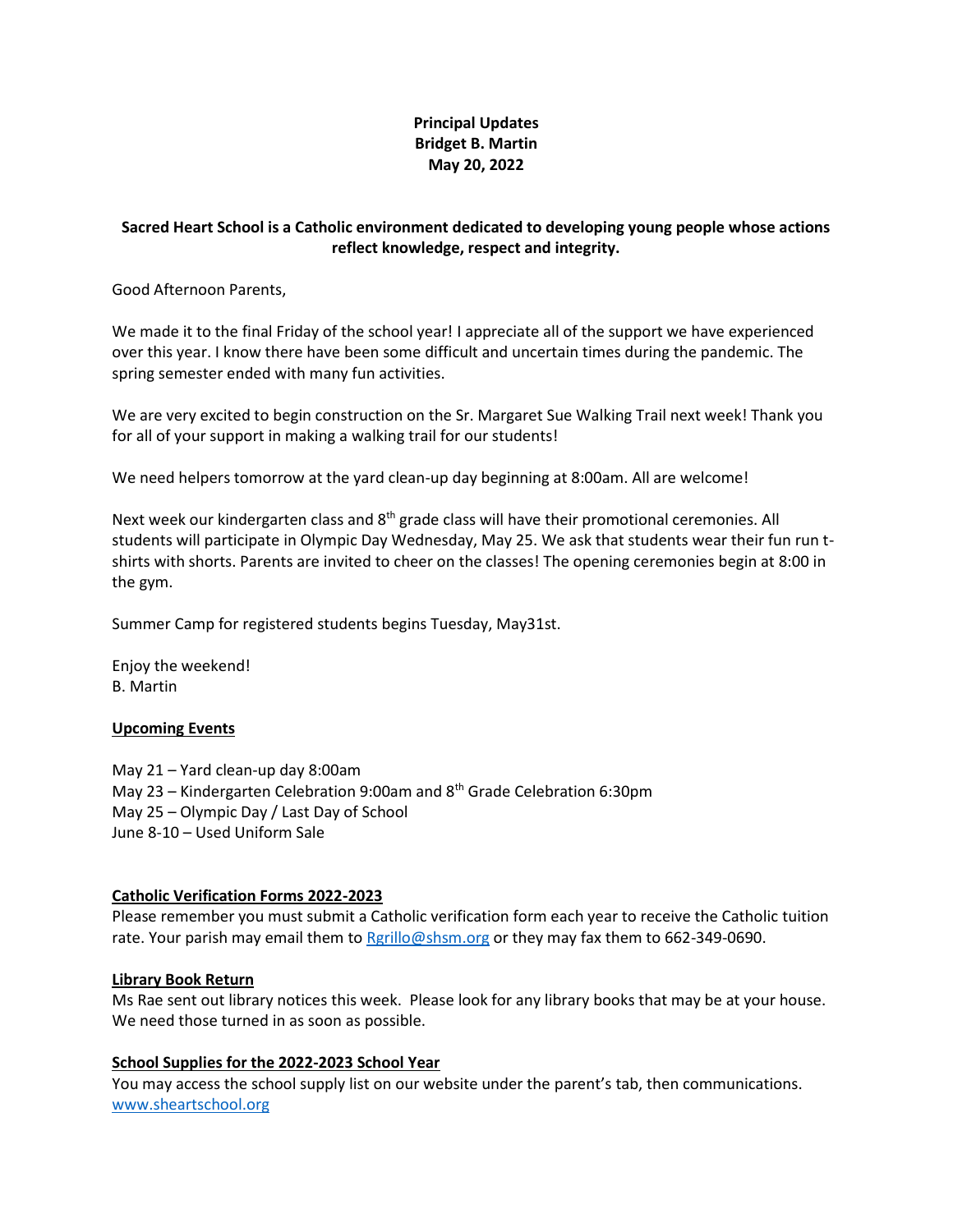We will also have the option of ordering supplies from Knowledge Tree. These orders must be placed by July. I do not have an exact date yet. The supplies will be delivered to the school. <https://www.kidzschoolbox.com/sacred-heart>

### **School Uniforms for the 2022-2023 School Year**

\*If you have outgrown your old uniforms and wish to donate them to the uniform closet and the used uniform sale, please send those in as soon as possible. We will have our used uniform sale June8-10.

Next year our uniform will remain the same. Students will be permitted to wear tennis shoes with their school uniform.

### Closing

Final Mass and blessing of the 8th grade class.

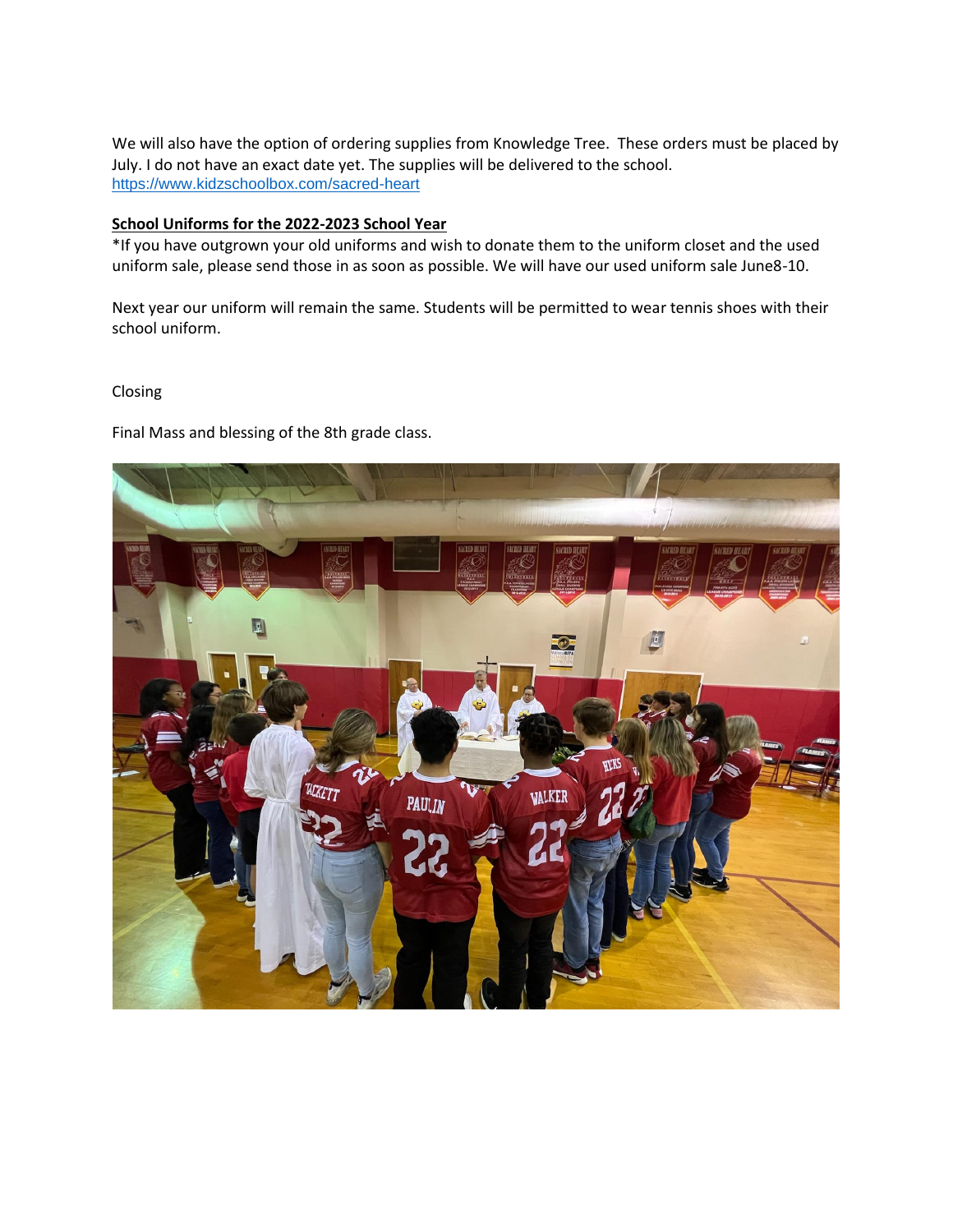End of the year lunches and parties!